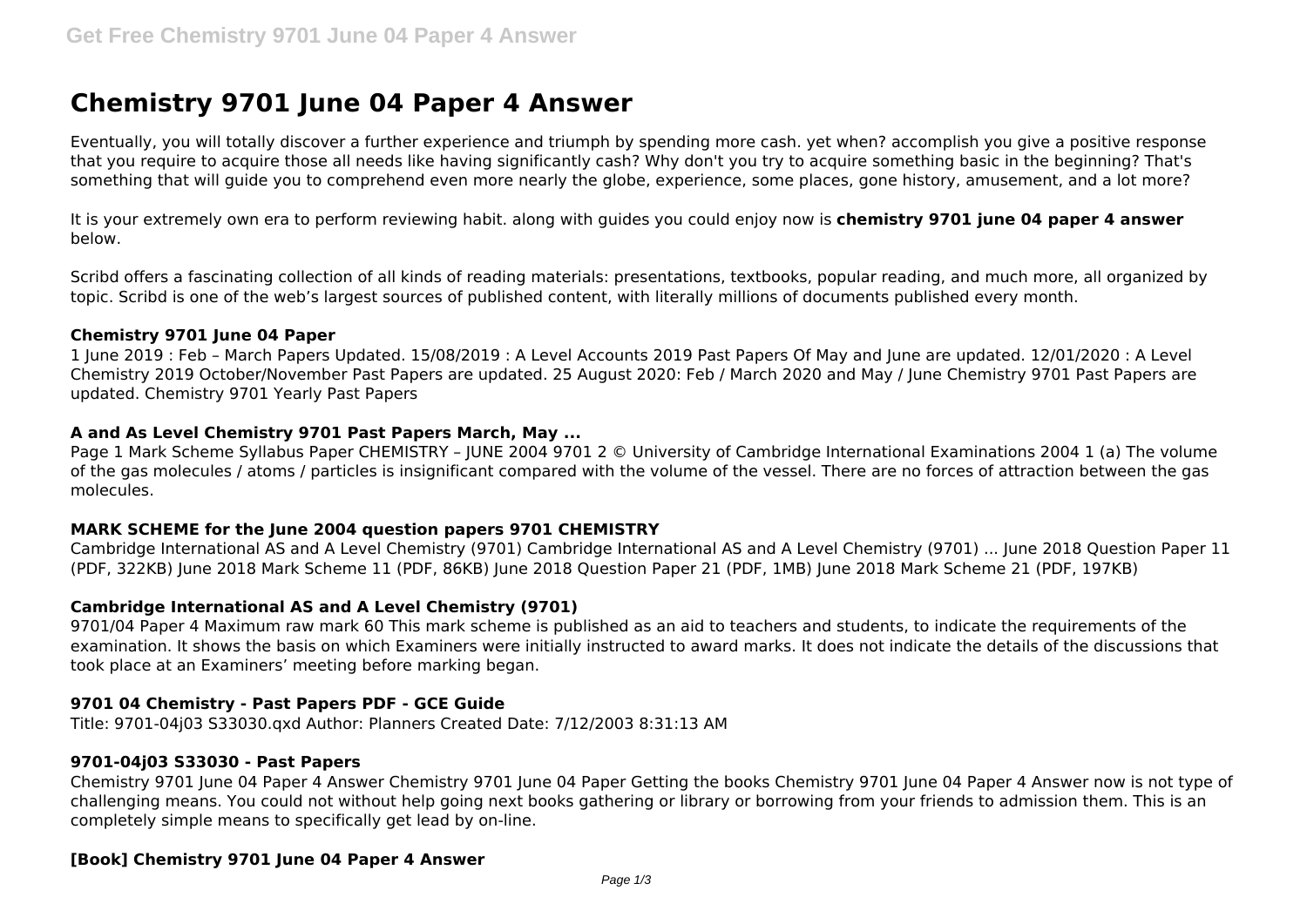MARK SCHEME for the June 2005 question paper 9701 CHEMISTRY 9701/04 Paper 4 (Structured Questions A2 Core), maximum raw mark 60 This mark scheme is published as an aid to teachers and students, to indicate the requirements of the examination. It shows the basis on which Examiners were initially instructed to award marks. It does not

# **MARK SCHEME for the June 2005 question paper 9701 CHEMISTRY**

Chemistry (9701) Chemistry (BES) - 9185 : Chinese (9715) Chinese - Language (AS Level only) (8681) Chinese - Literature (AS Level only) (8669) Classical Studies (9274) Computer Science - 9608 : Computing (9691) Design and Technology (9481) Design and Technology (9705) Design and Textiles (9631) Divinity (9011 and 8041) Economics (9708)

## **Past Papers Of Home/Cambridge International Examinations ...**

9701 May June 2011 All Ouestion Papers (1.63 Mb) 9701 May June 2011 All Mark Schemes (1.36 Mb) 9701 Oct Nov 2011 All Ouestion Papers (1.51 Mb) 9701 Oct Nov 2011 All Mark Schemes (1.68 Mb) 2010 : 9701 May June 2010 All Question Papers (1.73 Mb) 9701 May June 2010 All Mark Schemes (1.09 Mb)

# **Chemistry 9701 | Max Papers**

MARK SCHEME for the June 2004 question papers 0620 CHEMISTRY 0620/01 Paper 1 (Multiple Choice), maximum mark 40 0620/02 Paper 2 (Core), maximum mark 80 0620/03 Paper 3 (Extended), maximum mark 80 0620/05 Paper 5 (Practical), maximum mark 40 0620/06 Paper 6 (Alternative to Practical), maximum mark 60

## **MARK SCHEME for the June 2004 question papers 0620 CHEMISTRY**

Our A Level Chemistry Past Papers section is uploaded with the latest A Level Chemistry May June 2019 Past Paper. ... Also see the latest A Level Chemistry 9701 grade thresholds to check the grade boundaries. Moreover, you can also check out A Level Chemistry Syllabus & Example Candidate Response.

## **A Level Chemistry Past Papers - TeachifyMe**

CHEMISTRY 9701/04 Paper 4 (Structured Questions A2 Core), maximum raw mark 60 This mark scheme is published as an aid to teachers and students, to indicate the requirements of the MARK SCHEME for the June 2005 question paper 9701

## **Chemistry 9701 June 04 Paper 4 Answer - modapktown.com**

Get real exam experience & check your answers with our PAST PAPERS & MARK SCHEMES for the CIE IGCSE 9-1 (0971) / A\*-G (0620) Chemistry exam.

# **Past Papers & Mark Schemes | CIE IGCSE Chemistry**

Mark Scheme of Cambridge International AS and A Level Chemistry 9701 Paper 13 Summer or May June 2017 examination.

## **Cambridge AS & A Level Chemistry 9701/13 Mark Scheme May ...**

CIE – 9709 Mechanics 1, AS Level, Paper 4, May/June 2018 – solution; CIE – 9709 MATHEMATICS, Mechanics 1, May 2018, Question Paper, paper 42; CIE AS & A Level – Pure Mathematics (9709), May/June 2018 9709 Paper 1; CIE AS & A Level – Chemistry, 9701, May-June 2017, Exam paper, Marking Scheme